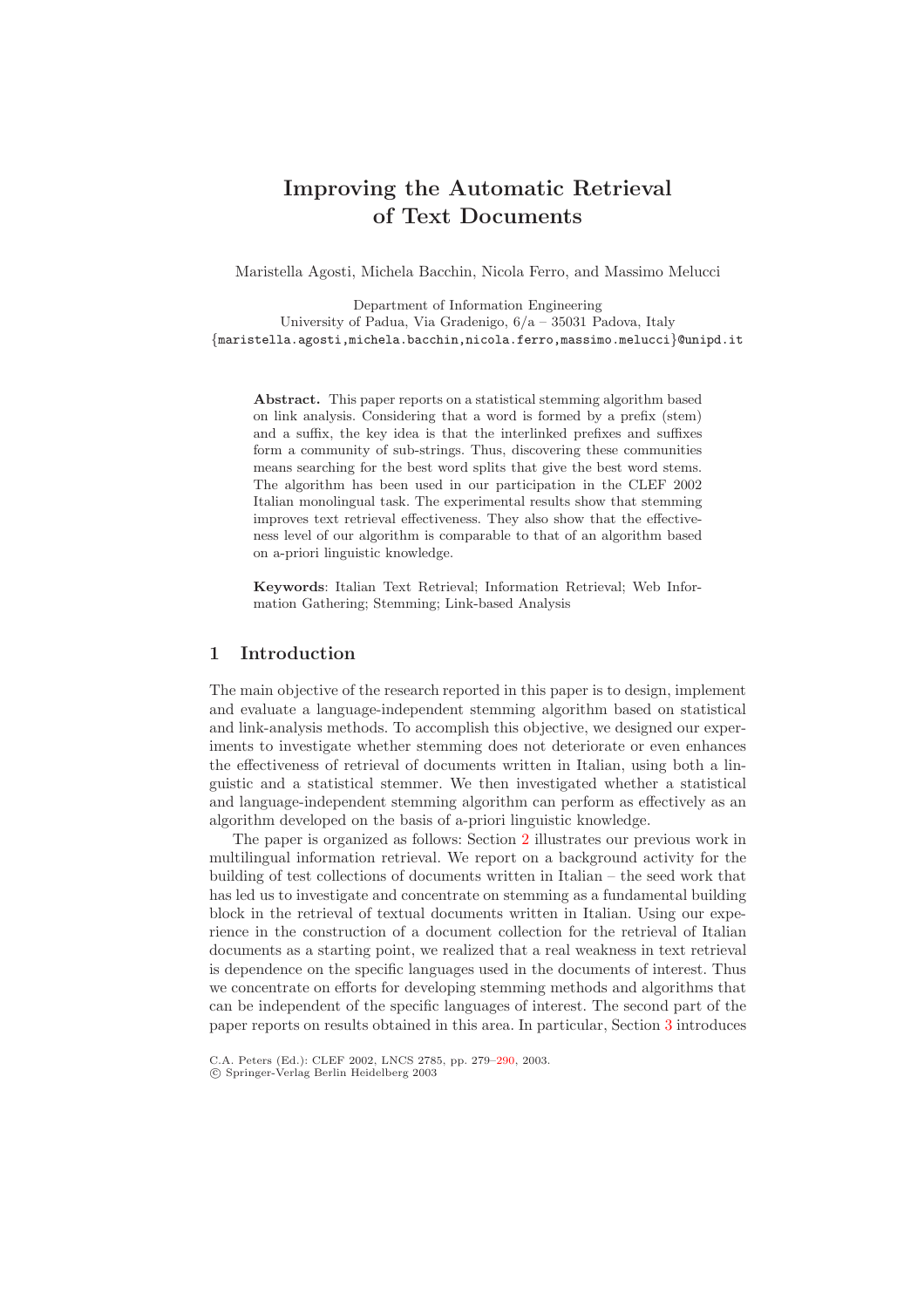<span id="page-1-1"></span>the stemming process, Section [4](#page-3-1) reports on the methodological approach we followed to build a new statistical and language-independent stemming algorithm, Section [5](#page-7-0) describes our runs and the results obtained, and Section [6](#page-10-0) reports some conclusions and future work.

### <span id="page-1-0"></span>**2 Background**

One of the essential tools needed to conduct research in information retrieval for a language other than English is a test collection of documents written in the language of interest. The purpose of such a collection is to make research results repeatable and available for evaluation by different research groups, with different systems, and in different contexts. At the Department of Information Engineering of the University of Padua, research work on multilingual information retrieval dates back to 1998, when we started to design and implement a test collection for the retrieval of documents written in Italian in order to perform experiments using stemming algorithms [\[1\]](#page-10-1). Unfortunately, the test collection is not yet publicly available due to copyright constraints.

When we started the investigation, we decided to select a large set of fulltext documents, representing one year's publication of an Italian newspaper. We chose a newspaper that publishes the complete collection of articles for each year on CD-ROM together with an information retrieval system that can be used to search it. The collection we chose has almost seventy thousand documents, so its size is comparable to the size of one of the TREC sub-collections, such as WSJ, distributed on TREC disk 2, which contains 74,520 newspaper documents taken from the "Wall Street Journal, 1990-1992".

Examining the content of the source collection of documents, some information needs were identified and corresponding topics were written in natural language in order to create a query set. Our objectives were twofold:

- **–** to build up a set of "real" queries, i.e. reflecting queries a hypothetical "real" final user would submit to a system providing access to the collection, and
- **–** to ensure that some of the queries constructed refer to real events or facts being reported in newspapers, other than general subjects.

Therefore, the test queries refer to specific facts, and include specific words, such as proper names or dates. The final requirement concerned the query size: queries were similar in size to real ones as formulated by real final users of the source collection. In order to be able to create sufficiently specific queries, referring to real facts or events, it was decided to use the classification scheme provided on the CD-ROM, as a way to "suggest" potential reasonable test queries. The class names were used as a starting point for the definition of the queries, and each query was compiled using one of a set of selected categories from the classification scheme.

The task of assessing the relevance of test documents with respect to test queries should in principle be exhaustive, i.e. should be made for every documentquery pair in order to have the total number of relevant documents of the entire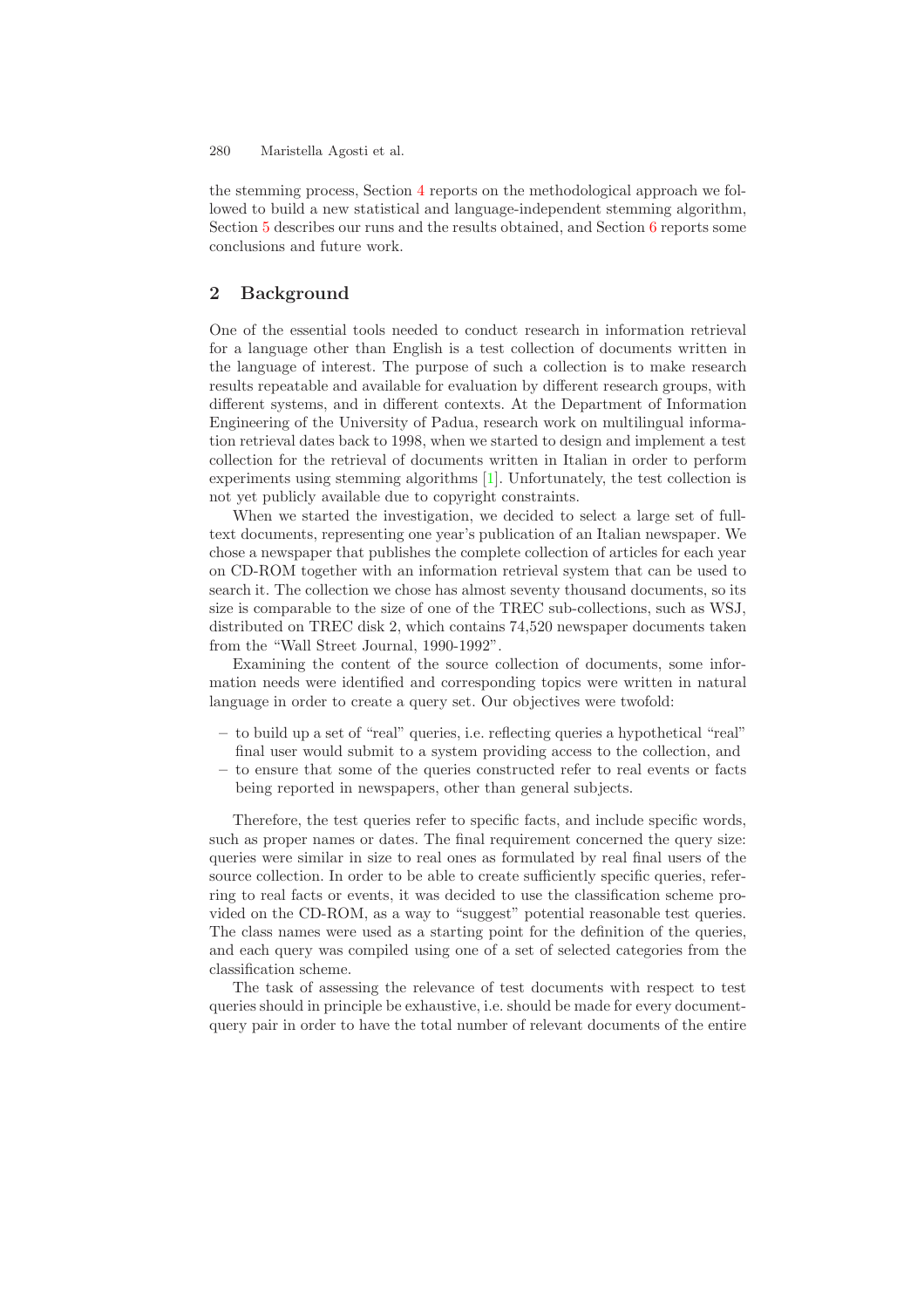<span id="page-2-0"></span>collection for each query. However, such a exhaustive task is clearly impossible, and this is why sampling methods have been proposed [\[21\]](#page-11-1).

We developed a newmethod that combines the experience of TREC with the exploitation of the classification system which was used to classify all the documents of the set. The main contributions were provided by (1) the different tools and evidence used to compile the relevance assessments, and (2) the assignment of relevance assessments to different document parts to enable the evaluation of tasks that are different from classical document retrieval, such as passage retrieval.

The methodology we set up to build document set samples was based on the combined use of a classification system and of a query tool. In fact, each year during the preparation of the CD-ROM of the newspaper articles, a group of experts manually classifies all the documents using a classification system that has the following characteristics: it has been built by experts in the domain of the source database; it is a specialized classification; it allows overlapping, so a document can be classified in two or more classes. The query tool available on the CD-ROM provides quite sophisticated Boolean searching capabilities, since the tool has been tuned to the available set of documents in order to provide effective retrieval.

At relevance assessment time, our human assessors were asked first to find relevant documents in some predefined categories which were likely to include relevant material. Then, they had to find additional relevant documents from the whole document collection using the query tool. While the classification system helped to increase retrieval precision, the query tool made it possible to increase recall by retrieving many other relevant documents outside the categories in which it was thought that the newly retrieved relevant documents should have been classified.

Moreover, as newspaper documents have different lengths and structures, it was quite common to have long documents in the retrieved set. Therefore, it was necessary to give relevance judgments on different document parts in order to capture different relevant portions of the documents. Specifically, assessors were asked to assess distinctly the relevance of the title, first paragraph, and whole text. In this way, there are three levels of assessment for each document. The resulting test collection is endowed with relevance judgments at a level of granularity which allows us to design document structuring-based applications. One of the problems that remained open after the design of this Italian test collection was the availability of an effective stemming algorithm, preferably an algorithm that adopted a methodology that could be reusable for languages other than Italian. Thus we decided to focus our attention on stemming, and we decided to participate in the CLEF 2002 campaign with the aim of evaluating a language-independent algorithm.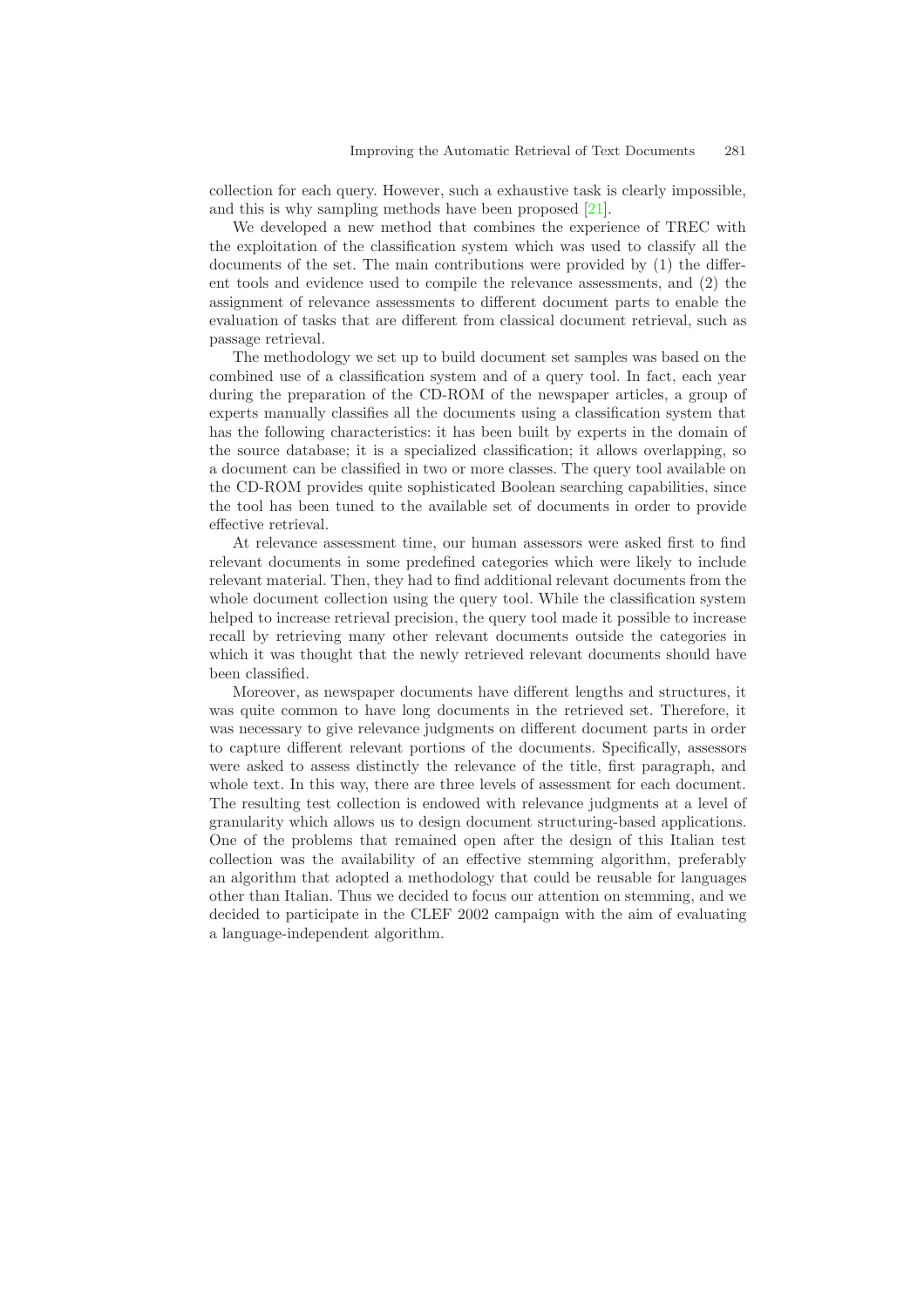### <span id="page-3-4"></span><span id="page-3-3"></span><span id="page-3-0"></span>**3 Stemming**

Stemming is used to reduce variant word forms to a common root. The assumption is that if two words have the same root, then they represent the same concept. Hence stemming permits an IR system to match query and document terms which are related to the same meaning but which can appear in different morphological variants.

The effectiveness of stemming is a debated issue, and there are different results and conclusions. If effectiveness is measured by the traditional precision and recall measures, it seems that for a language with a relatively simple morphology, like English, stemming influences the overall performance little [\[7\]](#page-11-2). In contrast, stemming can significantly increase retrieval effectiveness [\[14\]](#page-11-3) and can also increase precision for short queries [\[9\]](#page-11-4), for languages with a more complex morphology, like the Romance languages. Finally, as system performance must reflect user's expectations it must be remembered that the use of a stemmer is apparently assumed by many users [\[7\]](#page-11-2), who express a query to a system using a specific word without taking into account that only a variant of this word may appear in a relevant document. Hence, stemming can also be viewed as a feature that is related to the user-interaction interface of an IR service.

When designing a stemming algorithm, it is possible to follow a linguistic approach, using prior knowledge of the morphology of the specific language, or a statistical approach using methods based on statistical principles to infer the word formation rules in the language studied from a corpus of documents in that language. The former implies manual labor which has to be done by linguistic experts – in fact, it is necessary to formalize the word formation rules and this is hard work, especially for those languages with a complex morphology. Stemming algorithms based on statistical methods imply lowcosts to insert newlanguages in the system, and this is an advantage that can become crucial, especially for multilingual IR systems.

### <span id="page-3-2"></span><span id="page-3-1"></span>**4 Methodology**

We will consider a special case of stemming, which belongs to the category known as *affix removal stemming* [\[4\]](#page-10-2). In particular our approach follows a suffix stripping paradigm which is adopted by most stemmers currently in use by IR, such as those reported in [\[10,](#page-11-5) [13,](#page-11-6) [16\]](#page-11-7). This stemming process splits each word into two parts, prefix and suffix, and considers the stem as the sub-string corresponding to the prefix obtained.

Let us consider a finite collection of unique words  $W = \{w_1, ..., w_N\}$  and a word  $w \in W$  of length |w|, then w can be written as  $w = xy$  where x is a prefix and *y* is a suffix. If we split each word *w* into all the  $|w| - 1$  possible pairs of sub-strings, we build a collection of sub-strings, and each sub-string may be either a prefix, a suffix, or both, of at least an element  $w \in W$ . Let X be the set of the prefixes of the collection and  $S \subseteq X$  be the set of the stems. We are interested in detecting the prefix *x* that is the most probable stem for the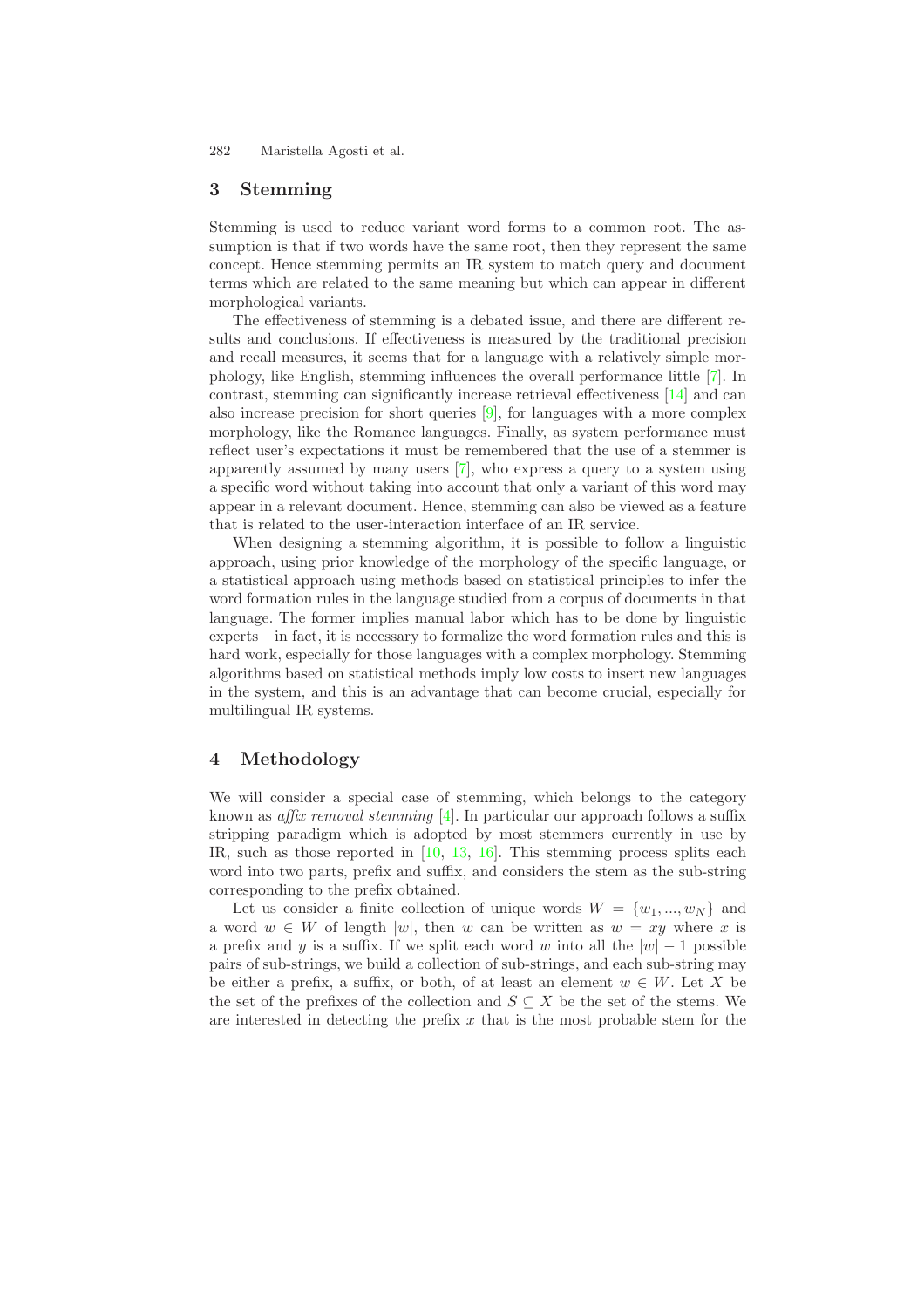<span id="page-4-1"></span><span id="page-4-0"></span>observed word *w*. Hence, we have to determine the prefix *x*<sup>∗</sup> such that:

$$
x^* = \arg\max_x \Pr(x \in S \mid w \in W) \tag{1}
$$

$$
= \arg\max_{x} \frac{Pr(w \in W \mid x \in S)Pr(x \in S)}{Pr(w \in W)}
$$
(2)

where [\(2\)](#page-4-0) is obtained applying Bayes' theorem which lets us swap the order of dependence between events. We can ignore the denominator, which is the same for all splits of *w*.  $Pr(w \in W \mid x \in S)$  is the probability of observing *w* given that the stem *x* has been observed. A reasonable estimation of that probability would be the reciprocal of the number of words beginning with that stem if the stems were known. However note that the stems are unknown – indeed stem detection is the target of this method – and the number of words beginning with a stem cannot be computed. Therefore we estimated that probability by the reciprocal of the number of words beginning by that prefix. With regard to  $Pr(x \in S)$  we estimated this probability using an algorithm that discloses the mutual relationship between stems and derivations in forming the words of the collection.

The rationale of using mutual reinforcement is based on the idea that stems extracted from *W* are those sub-strings that:

- are very frequent, and
- form words together with very frequent suffixes.

This means that very frequent prefixes are candidate stems, but they are discarded if they are not followed by very frequent suffixes; for example, all initials are very frequent prefixes but they are unlikely stems because the corresponding suffixes are rather rare, if not unique – the same holds for suffixes corresponding to ending vowels or consonants. Thus, there are prefixes that are less frequent than initials, but followed by suffixes that are frequent but less frequent than ending characters: these suffixes and prefixes correspond to candidate correct word splits and we label them as "good". The key idea is that interlinked good prefixes and suffixes form a community of sub-strings whose links correspond to words, i.e. to splits. Discovering these communities is like searching for the best splits.

To compute the best split, we used the quite well-known algorithm called HITS (Hyperlink Induced Topic Search) reported in [\[8\]](#page-11-8) and often discussed in research papers as a paradigmatic algorithm for Web page retrieval. It considers a mutually reinforcing relationship among good authorities and good hubs, where an authority is a web page pointed to by many hubs and a hub is a web page which points to many authorities. The parallel with our context will be clear when we associate the concept of a hub with a prefix and that of an authority with a suffix. The method belongs to the larger class of approaches based on frequencies of sub-strings to decide the goodness of prefixes and suffixes, often used in statistical morphological analysis  $[12, 5]$  $[12, 5]$  $[12, 5]$ , and in pioneer work  $[6]$ . The contribution of this paper is the use of the mutual reinforcement notion applied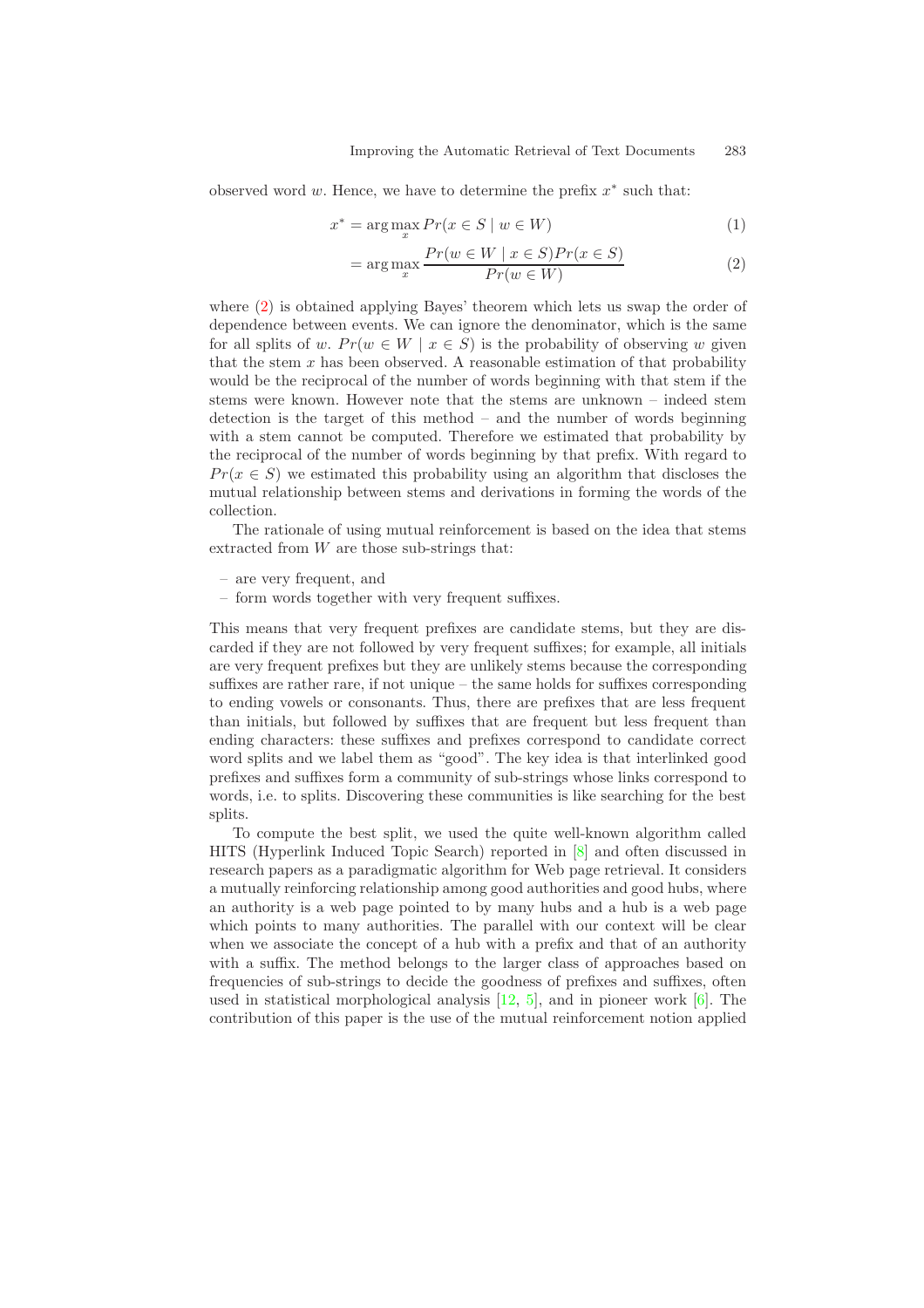

**Fig. 1.** (a) The graph obtained from *W*. (b) The prefix and suffix scores from *W*

to prefix frequencies and suffix frequencies, to compute the best word splits which give the best word stems as explained in the following.

Using a graphical notation, the set of prefixes and suffixes can be written as a graph  $q = (V, E)$  such that *V* is the set of sub-strings and  $w = (x, y) \in E$  is an edge *w* that occurs between nodes *x*, *y* if  $w = xy$  is a word in *W*. By definition of *g*, no vertex is isolated. As an example, let us consider the following toy set of words:  $W = \{aba, abb, baa\}$ ; splitting these into all the possible prefixes and suffixes produces the graph reported in Figure 1a.

If a directed edge exists between *x* and *y*, the mutual reinforcement notion can be stated as follows:

good prefixes point to good suffixes, and good suffixes are pointed to by good prefixes.

Let us define  $P(y) = \{x \in V : \exists w, w = xy\}$  and  $S(x) = \{y \in V : \exists w, w = xy\}$ as, respectively, the set of all prefixes of a given suffix *y* and the set of all suffixes of a given prefix x. If  $p_x$  and  $s_x$  indicate, respectively, the prefix score and the suffix score, the criteria can be expressed as:

$$
p_x = \sum_{y \in S(x)} s_y \qquad s_y = \sum_{x \in P(y)} p_x \tag{3}
$$

under the assumption that scores are expressed as sums of scores and splits are equally weighed.

The mutual reinforcement method has been formalized through the HITS iterative algorithm. Here we map HITS in our study context, as follows: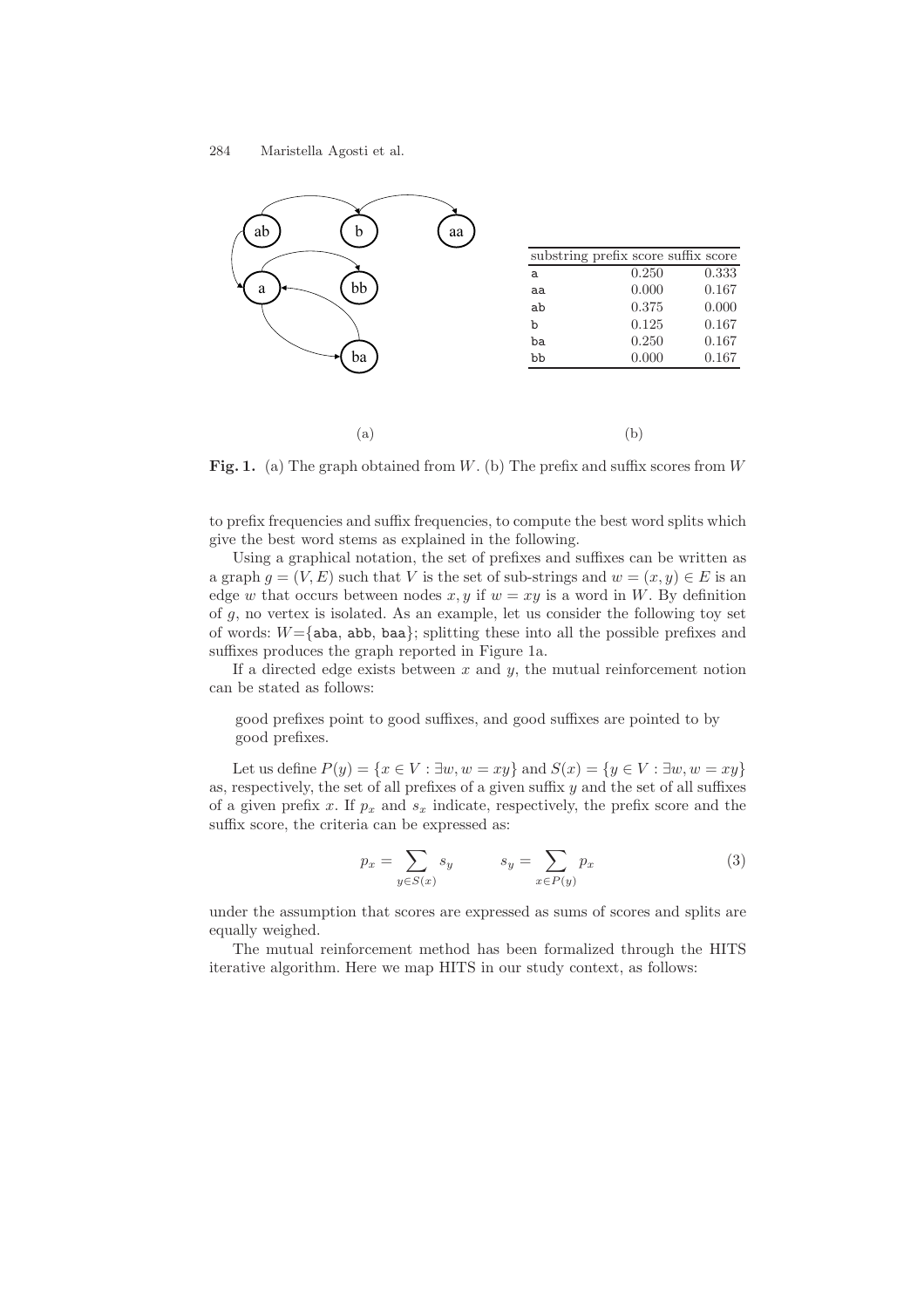<span id="page-6-1"></span><span id="page-6-0"></span>Compute suffix scores and prefix scores from *W V* : the set of substrings extracted from all the words in *W*  $P(y)$ : the set of all prefixes of a given suffix  $y$  $S(x)$ : the set of all suffixes of a given prefix x *N*: the number of all substrings in *V n*: the number of iterations **1**: the vector  $(1, ..., 1) \in \mathcal{R}^{|V|}$ **0**: the vector  $(0, ..., 0) \in \mathcal{R}^{|V|}$  $\mathbf{s}^{(k)}$ : suffix score vector at step  $k$ <br> $\mathbf{s}^{(k)}$  · profix score vector at step  $k$ **p**(*k*): prefix score vector at step *k*  ${\bf s}^{(0)}={\bf 1}$  ${\bf p}^{(0)} = 1$ for each iteration  $k = 1, ..., n$  $\mathbf{s}^{(k)} = \mathbf{0}$ <br> $\mathbf{p}^{(k)} = \mathbf{0}$  $\mathbf{p}^{(k)}=\mathbf{0}$ <br>for each for each  $y \in V$  $s_y^{(k)} = \sum_{x \in P(y)} p_x^{(k-1)};$ for each  $x \in V$  $p_x^{(k)} = \sum_{y \in S(x)} s_y^{(k)};$ normalize  $\mathbf{p}^{(k)}$  and  $\mathbf{s}^{(k)}$  so that  $1 = \sum_x p_x^{(k)} = \sum_y s_y^{(k)}$ 

end.

Using the matrix notation, graph *g* can be described with a  $|V| \times |V|$  matrix **M** such that

$$
m_{ij} = \begin{cases} 1 & \text{if prefix } i \text{ and suffix } j \text{ form a word} \\ 0 & \text{otherwise} \end{cases}
$$

As explained in [\[8\]](#page-11-8), the algorithm computes two matrices:  $\mathbf{A} = \mathbf{M}^T \mathbf{M}$  and  $\mathbf{B} = \mathbf{M}\mathbf{M}^T$ , where the generic element  $a_{ij}$  of  $\mathbf{A}$  is the number of vertices that are pointed by both *i* and *j*, whereas the generic element  $b_{ij}$  of **B** is the number of vertices that point to both *i* and *j*. The *n*-step iteration of the algorithm corresponds to computing  $A^n$  and  $B^n$ . In the same paper, it was argued that  $\mathbf{s} = [s_y]$  and  $\mathbf{p} = [p_x]$  converge to the eigenvectors of **A** and **B**, respectively. The scores computed for the toy set of words are reported in Table [1.](#page-7-1)

As explained previously, we argue that the probability that *x* is a stem can be estimated with the prefix score  $p_x$  just calculated. The underlying assumption is that the scores can be seen as probabilities, and, in effect, it has been shown in a recent paper that HITS scores can be considered as a stationary distribution of a random walk [\[2\]](#page-10-3). In particular, the authors proved the existence of a Markov chain, which has the stationary distribution equal to the hub vector after the *nth* iteration of Kleinberg's algorithm, which is, in our context, the prefix score vector  $\mathbf{p}^{(n)}$ . The generic element  $q_{ij}^{(n)}$  of the transition matrix referred to the chain is<br>the probability that starting from *i* one reaches *i* after *n* "bouncing" to one the probability that, starting from *i*, one reaches *i* after *n* "bouncing" to one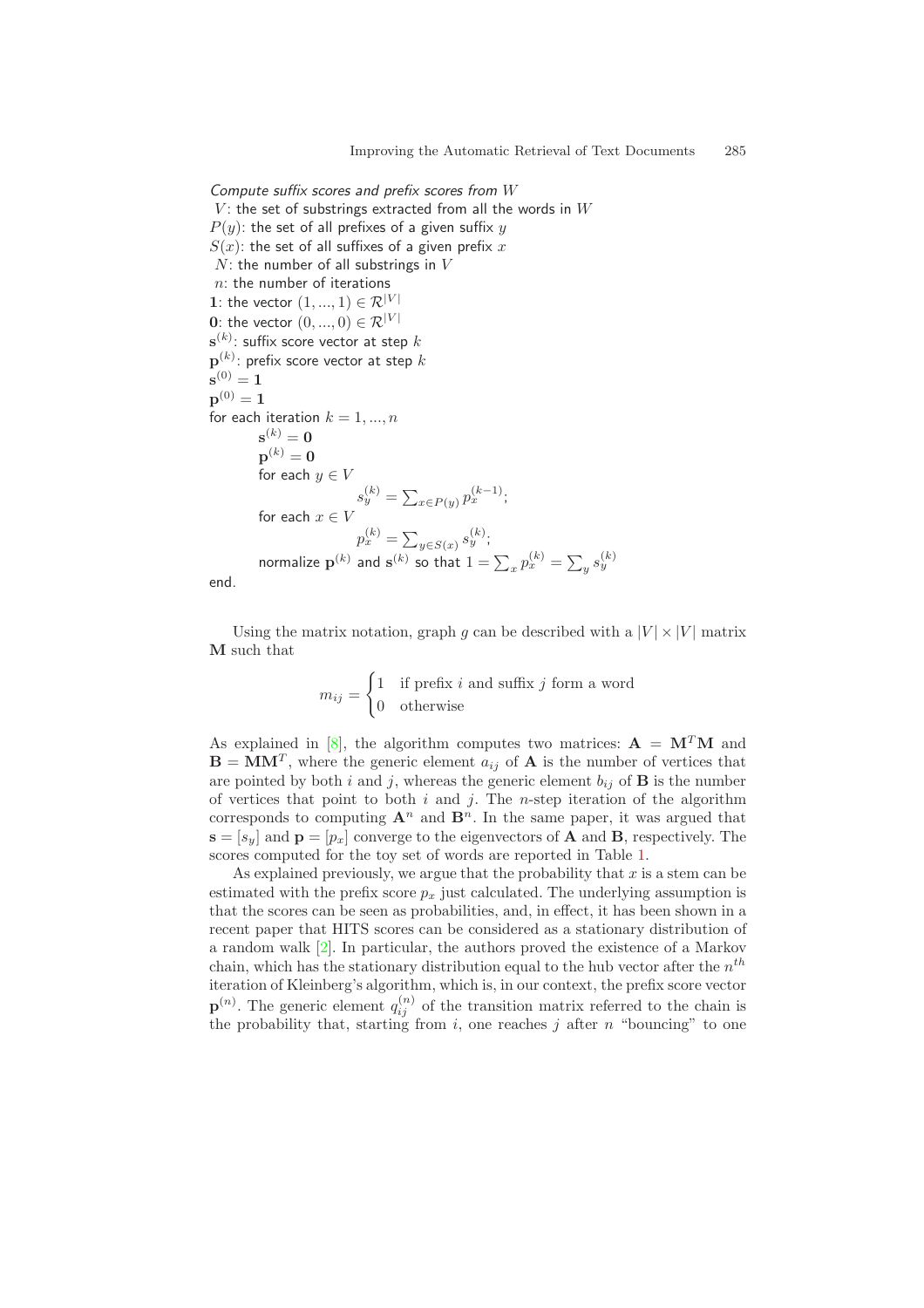|        |                |    | word prefix suffix words beginning words ending probability choice |           |        |        |
|--------|----------------|----|--------------------------------------------------------------------|-----------|--------|--------|
|        |                |    | by prefix                                                          | by suffix |        |        |
| lbaa   | b              | aa |                                                                    |           | 0.1250 |        |
| baa ba |                | a  |                                                                    | 2         | 0.2500 | $\ast$ |
| laba   | $\overline{a}$ | ba |                                                                    |           | 0.1250 |        |
| aba ab |                | a  |                                                                    |           | 0.1875 | $\ast$ |
| abb    | a              | bb |                                                                    |           | 0.1250 |        |
| labb   | ab             | b  |                                                                    |           | 0.1875 | $\ast$ |

<span id="page-7-3"></span><span id="page-7-2"></span><span id="page-7-1"></span>

| <b>Table 1.</b> The candidate splits from $W = \{aba, baa, abb\}$ |  |  |  |
|-------------------------------------------------------------------|--|--|--|
|                                                                   |  |  |  |

of the suffixes which is associated with both *i* and *j*. To interpret the result in a linguistic framework,  $p_i$  can be seen as the probability that *i* is judged as a stem by the same community of substrings (suffixes) resulting from the process of splitting the words of a language. In Table [1,](#page-7-2) all the possible splits for all the words are reported and measured using the estimated probability.

## <span id="page-7-0"></span>**5 Experiments**

The aim of our CLEF 2002 experiments has been to compare the retrieval effectiveness of the link analysis-based algorithm illustrated in the previous section with that of an algorithm based on a-priori linguistic knowledge; the hypothesis is that a language-independent algorithm, such as the one we propose, might effectively replace one developed on the basis of manually coded derivational rules. Before comparing the algorithms, we assessed the impact of both stemming algorithms by comparing their effectiveness with that reached without any stemmer. In fact, we wanted to test whether system performance is not significantly hurt by the application of stemming, as hypothesized in [\[7\]](#page-11-2). If, on the contrary, stemming improved effectiveness, and the effectiveness of the tested algorithms were comparable, the link-based algorithm could be extended to other languages inexpensively, which is of crucial importance in multilingual settings. To evaluate stemming, we decided to compare the performance of an IR system when different stemming algorithms were used for different runs, all other things being equal.

#### $5.1$ **5.1 Experimental Prototype System**

For indexing and retrieval, we used an experimental IR system, called IRON, which has been developed by our research group in order to have a robust tool for carrying out IR experiments. IRON is built on top of the Lucene 1.2 RC4 library, which is an open-source library for IR written in Java and publicly available at [\[11\]](#page-11-12). The system implements the vector space model [\[17\]](#page-11-13), and a  $(tf \cdot idf)$ – based weighting scheme [\[18\]](#page-11-14). The stop-list which was used consists of 409 Italian frequent words and is publicly available at [\[19\]](#page-11-15).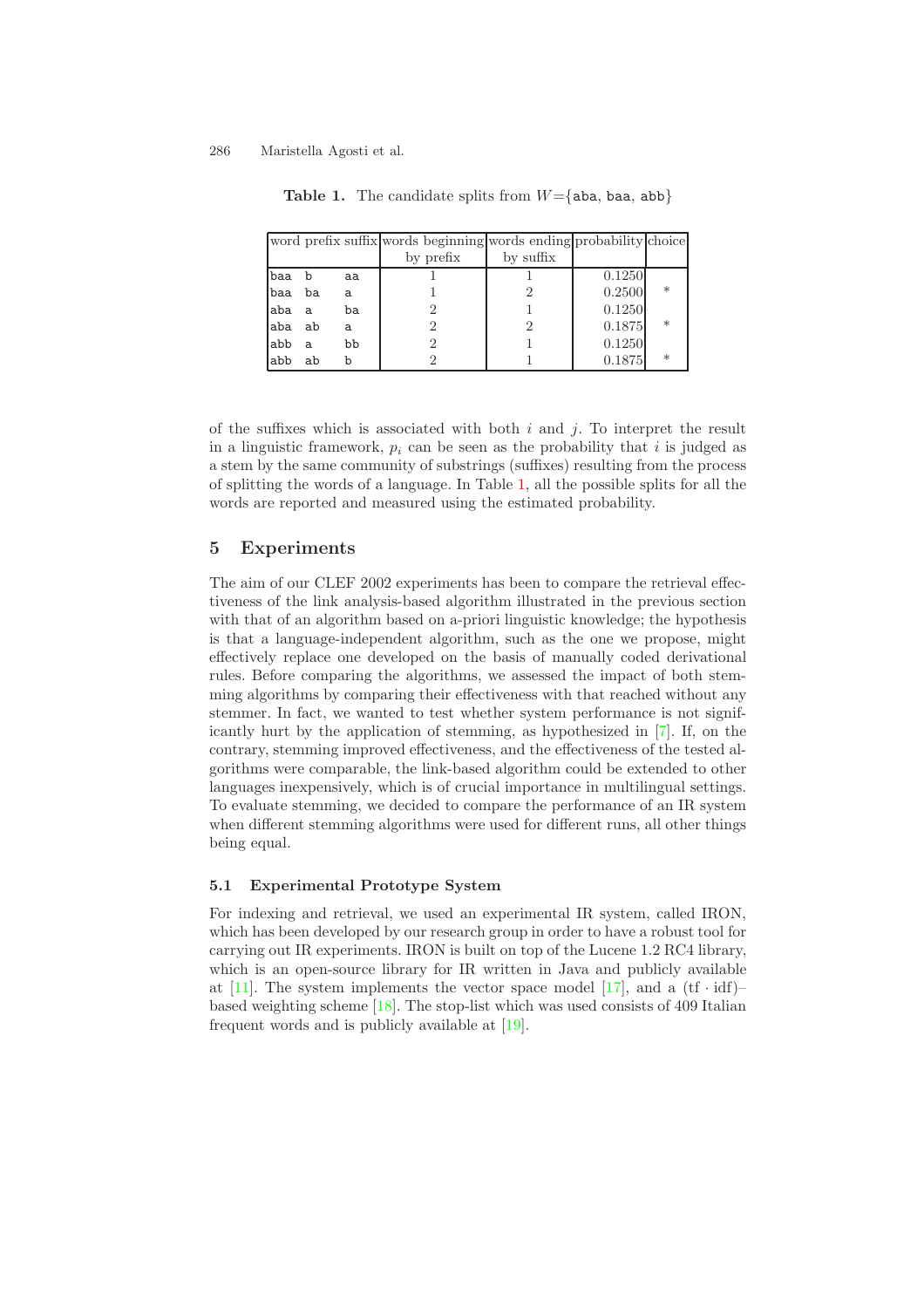<span id="page-8-1"></span>In order to develop the statistical stemming algorithm, we built a suite of tools, called Stemming Program for Language Independent Tasks (SPLIT), which implements the link-based algorithm and chooses the best stem, according to the probabilistic criterion described in Section [4.](#page-3-2) From the vocabulary of the Italian CLEF sub-collection, SPLIT spawns a 2,277,297-node and 1,215,326-edge graph, which is processed to compute prefix and suffix scores – SPLIT took 2.5 hours for 100 iterations on a personal computer equipped with Linux, 800 MHz CPU and 256MB RAM.

### $5.2$

We tested four different stemming algorithms:

- 1. NoStem: No stemming algorithm was applied.
- 2. Porter-like: We used the stemming algorithm for Italian, which is freely available on the Snowball Web Site [\[15\]](#page-11-16) edited by M. Porter. Besides being publicly available for research purposes, we chose this algorithm because it uses a kind of a-priori knowledge of the Italian language. Thus, comparing our SPLIT algorithm with this particular "linguistic" algorithm could provide some information with respect to the feasibility of estimating linguistic knowledge from statistically inferred knowledge.
- <span id="page-8-0"></span>3. SPLIT: We implemented our first version of the stemming algorithm based on a link-analysis with 100 iterations.
- 4. SPLIT-L3: We included in our stemming algorithm a minimum of linguistic knowledge, inserting a heuristic rule which forces the length of the stem to be at least 3.

#### A Global Evaluation  $5.3$

We carried out a macro evaluation by averaging the results over all the queries of the test collection. Table [2](#page-8-0) shows a summary of the figures related to the macro analysis of the stemming algorithm for 2001 topics, while Table [3](#page-9-0) reports data on 2002 topics, which are our official runs submitted at CLEF.

| Algorithm   | N. Relevant Retrieved Av. Precision R-Precision |        |        |
|-------------|-------------------------------------------------|--------|--------|
| NoStem      | 1093                                            | 0.3387 | 0.3437 |
| Porter-like | 1169                                            | 0.3753 | 0.3619 |
| SPLIT       | 1143                                            | 0.3519 | 0.3594 |
| SPLIT-L3    | 1149                                            | 0.3589 | 0.3668 |

**Table 2.** Macro comparison of runs for 2001 topics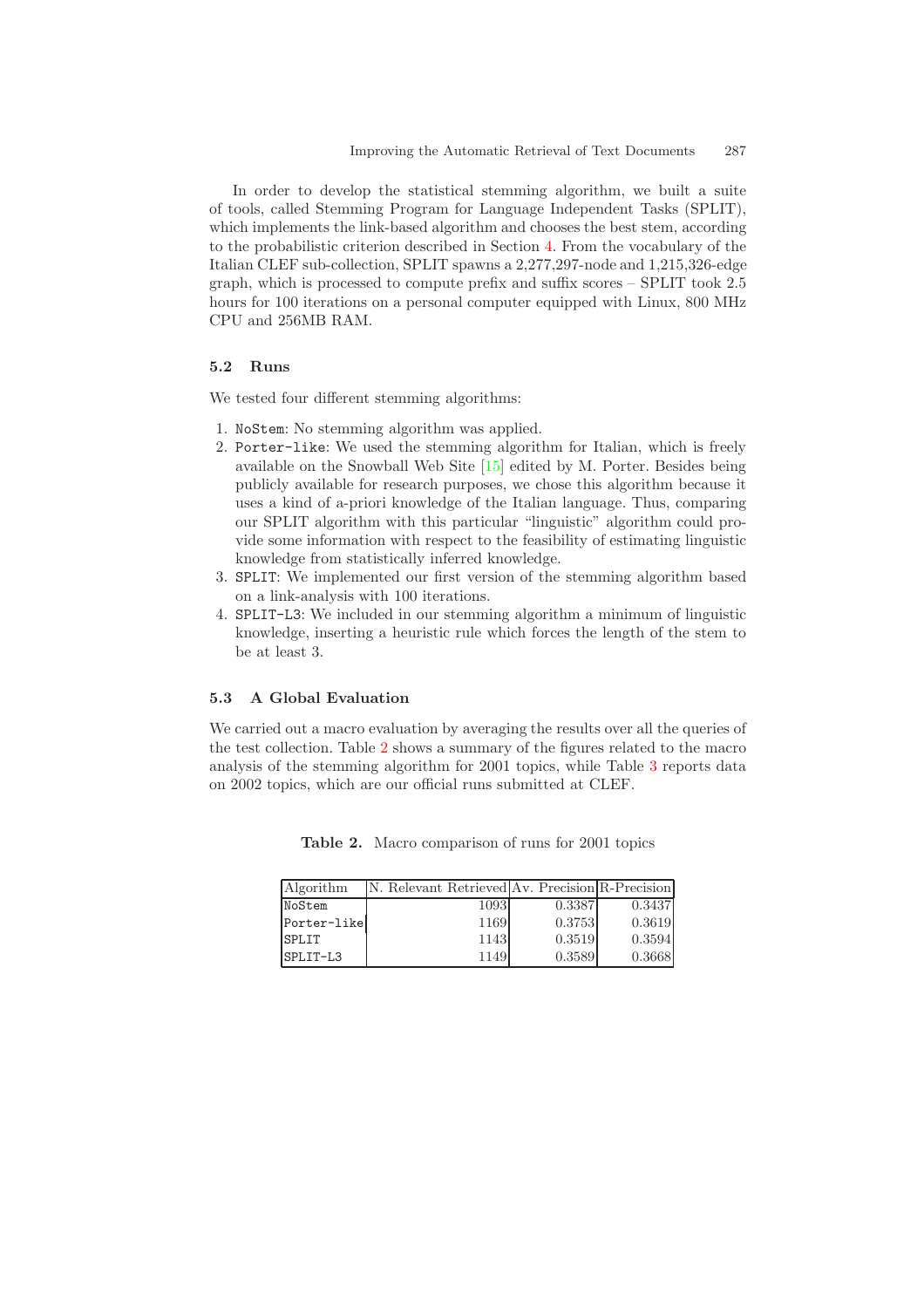| Run ID  | Algorithm        | N. Relevant Retrieved Av. Precision R-Precision |        |        |
|---------|------------------|-------------------------------------------------|--------|--------|
| PDDN    | NoStem           | 887                                             | 0.3193 | 0.3367 |
| PDDP    | Porter-like      | 914                                             | 0.3419 | 0.3579 |
| PDDS2PL | <b>SPLIT</b>     | 913                                             | 0.3173 | 0.3310 |
|         | PDDS2PL3SPLIT-L3 | 911                                             | 0.3200 | 0.3254 |

<span id="page-9-0"></span>**Table 3.** Macro comparison among runs for 2002 topics

Note that both for 2001 and 2002 topics, all the stemming algorithms considered improve recall, since the number of retrieved relevant documents is larger than the number of retrieved relevant documents observed in the case of retrieval without any stemmer; this increase has been observed for all the stemming algorithms. With regard to precision, while for 2002 topics stemming does not hurt the overall performances of the system, for 2001 data stemming actually increases precision, and overall performance is higher thanks to the application of stemming.

Figure [2](#page-9-1) shows the Averaged Recall-Precision curve at different levels of recall for the 2001 and 2002 topic sets. With respect to the use of link-based stemming algorithms, it is worth noting that SPLIT can attain levels of effectiveness that are comparable to algorithms based on linguistic knowledge. This is surprising if you knowthat SPLIT was built without any sophisticated extension to HITS and that neither heuristics nor linguistic knowledge was used to improve effectiveness, except for the slight constraint of SPLIT-L3. The result should also be considered good bearing in mind that it has been obtained for Italian, which is morphologically more complex than English.

<span id="page-9-1"></span>

**Fig. 2.** Average Precision curves for four stemming algorithms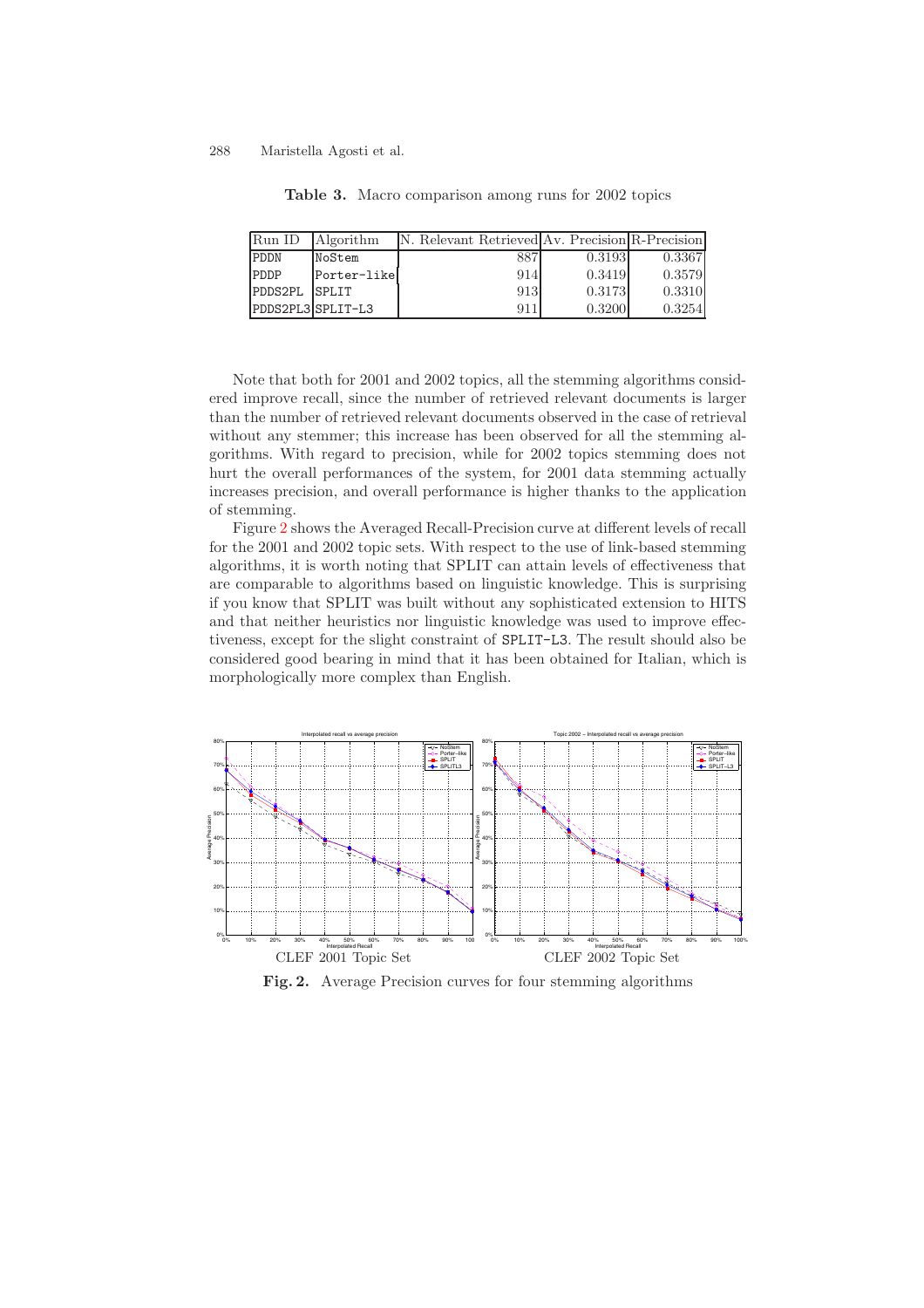### <span id="page-10-0"></span>**6 Conclusions and Future Work**

The objective of this research was to investigate a stemming algorithm based on link analysis procedures. The idea is that prefixes and suffixes, which are stems and derivations, form communities once extracted from words. We tested this hypothesis by comparing the retrieval effectiveness of SPLIT, a link analysis based algorithm derived from HITS, with a linguistic knowledge based algorithm, on a relatively morphologically complex language such as Italian.

The results are encouraging because the effectiveness of SPLIT is comparable to the algorithm developed by Porter. The results should be considered even better since SPLIT does not incorporate any heuristics nor linguistic knowledge. Moreover, both stemming and then SPLIT have been shown to improve effectiveness with respect to not using any stemmer.

We are carrying out further analysis at a micro level to understand the conditions under which SPLIT performs better or worse than other algorithms. Further work is in progress to improve the probabilistic decision criterion and to insert linguistic knowledge directly in the link-based model in order to weight links among prefixes and suffixes with a probabilistic function that could capture available information on the language, such as, for example, the minimum length of a stem. Finally, further experimental work is in progress with other languages.

### **Acknowledgements**

The authors wish to express their thanks to Carol Peters for the fruitful discussions on multilingual retrieval and for her support during their participation in the CLEF 2002 campaign. The authors have been partially supported by a grant of the Department of Information Engineering of the University of Padua. Massimo Melucci has been partially supported by the Young Researchers programme of the University of Padua.

### <span id="page-10-3"></span><span id="page-10-1"></span>**References**

- [1] M. Agosti, M. Bacchin, and M. Melucci. Report on the Construction of an Italian Test Collection. Position paper at the *Workshop on Multi-lingual Information Retrieval* at the *ACM International Conference on Research and Development in Information Retrieval (SIGIR)*, Berkeley, CA, USA, 1999. [280](#page-1-1)
- [2] A. Borodin, G. O. Roberts, J. S. Rosenthal, and P. Tsaparas. Finding authorities and hubs from link structures on the World Wide Web. In *Proceedings of the World Wide Web Conference*, pages 415–429, Hong Kong, 2001. ACM Press. [285](#page-6-0)
- <span id="page-10-2"></span>[3] C. Cleverdon. The Cranfield Tests on Index Language Devices. In K. Sparck Jones and P. Willett (Eds.). *Readings in Information Retrieval*, pages 47-59, Morgan Kaufmann, 1997.
- [4] W. B. Frakes and R. Baeza-Yates. *Information Retrieval: data structures and algorithms*. Prentice Hall, 1992. [282](#page-3-3)